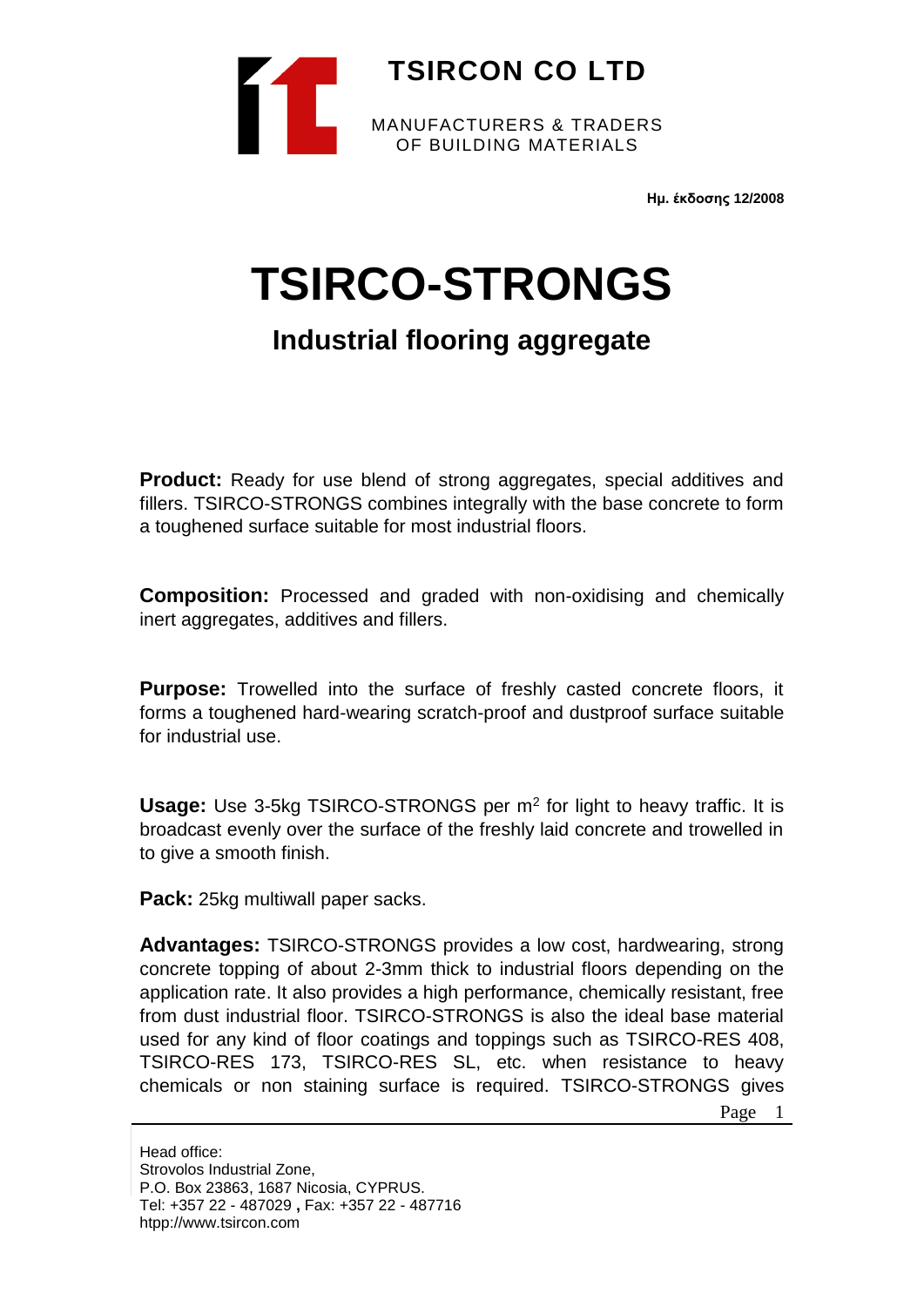

## **TSIRCON CO LTD**

MANUFACTURERS & TRADERS OF BUILDING MATERIALS

increased resistance to abrasion and impact along with resistance to oils, fats and other industrial wastes.

**Ease of use:** Fast construction with minimum site costs for material handling, and no bonding problems to the base concrete.

**Reduced Maintenance:** Longer life and easy to clean floor leading to lower maintenance costs.

**The Tsirco-Strongs Process:** TSIRCO-STRONGS is a blend of nonoxidising very hard aggregates and other ingredients, which are factory processed. This special blend of the material allows ease of application leading to a smooth and fairly attractive surface.

It has high resistance to abrasive wear and impact. It is a ready-to-use material which is broadcast evenly over the surface of the freshly laid concrete at the rate of 3kg-5kg per  $m<sup>2</sup>$  and then trowelled to a uniform and smooth finish.

## **Instructions for applying Tsirco-Strongs**

#### **1. Base Concrete**

The base concrete should have minimum cement content of 300kg/m<sup>3</sup>. The water/cement ratio should be kept to a minimum (0,35-0,50) with the need to produce a fully compacted concrete without excess water coming to the surface. The range of concrete additives manufactured by Tsircon of the Tsirco-Flo series can be incorporated into the mix to improve the above properties.

#### **2. Method of laying base concrete**

The base concrete shall be placed in accordance with good concrete practice. Particular care must be taken at the corners and edges of the bays, hand ramming and firm trowelling being carried out to ensure that the level can be maintained throughout the subsequent trowelling operations. Should free water be present at the surface, this should be removed if you witness bleeding, or allowed to evaporate before the application of TSIRCO-STRONGS. If you witness bleeding, then reduce the water cement ratio of the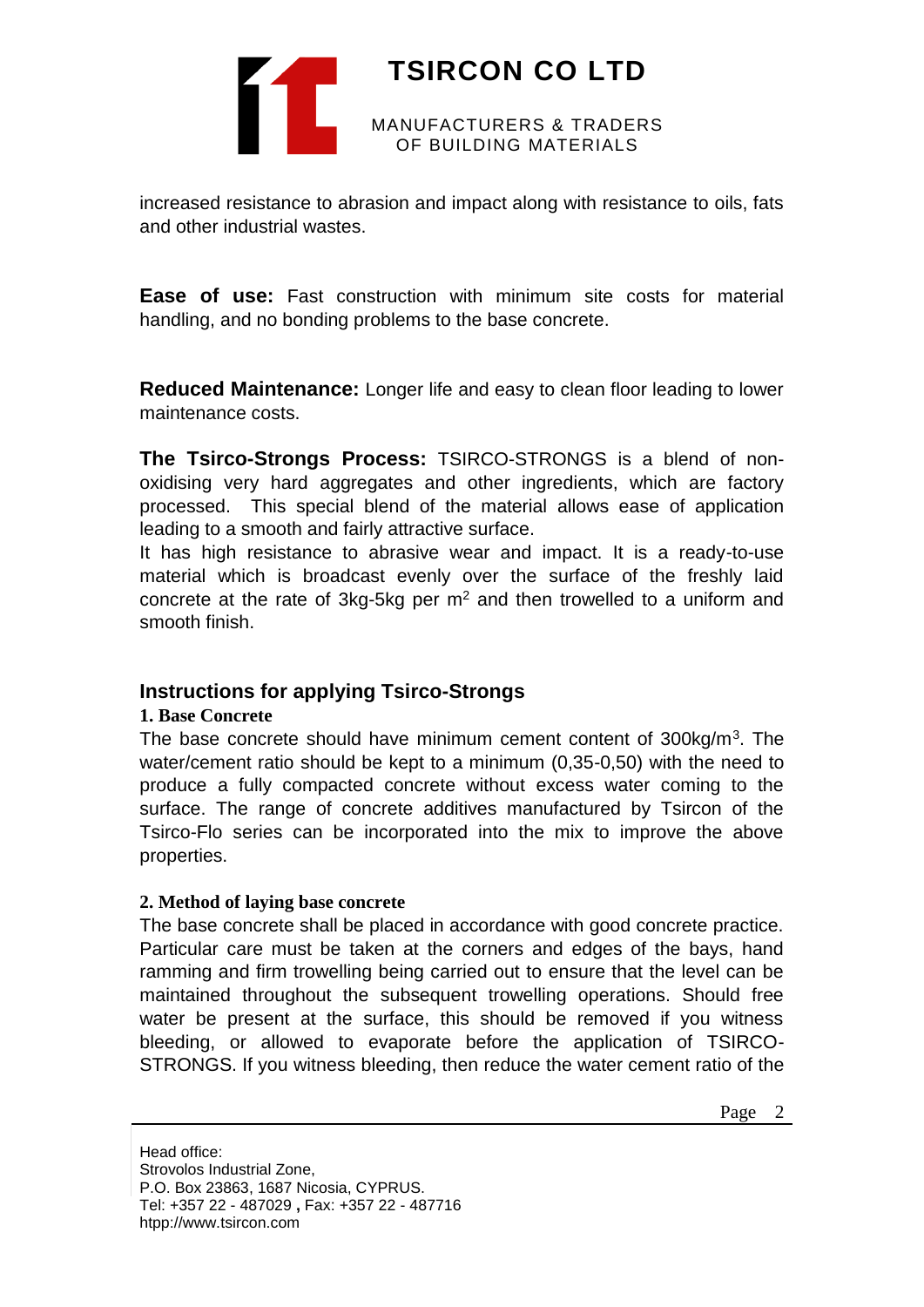

# **TSIRCON CO LTD**

MANUFACTURERS & TRADERS OF BUILDING MATERIALS

concrete mix in the next batches, so as to prevent the recurrence of free water on the remaining bays.

#### **3. Application of Tsirco-Strongs**

The TSIRCO-STRONGS can be broadcast in one or two stages, evenly over the surface of the base concrete. The overall rate of application should be 3-5kg/m<sup>2</sup> for light to heavy traffic. Immediately after each stage of broadcasting the TSIRCO-STRONGS must be trowelled, either by hand or by means of a power float. The two broadcastings should follow one another before the concrete shows any evidence of hardening. When the final surface has sufficiently stiffened (usually about 2 hours from the time of the first trowel- ling) a second trowelling should be given to close any pores and remove any undulation from the surface.

#### **4. Curing**

After final trowelling and as soon as the surface has hardened sufficiently to prevent damage, if required to wet the surface with the curing compound Tsirco-CM286 which also inhibits further hardness of the surface. If high temperatures occur or strong winds prevail, it is recommended to cover the concrete with polythene sheeting for a period of about 3 days. Other standard curing methods can be used depending on climatic and other site conditions. No curing compounds that may leave a permanent film on the surface should be used, since this will prevent subsequent chemical treatment of the surface.

## **Technical Characteristics:**

Bulk Density = 1.45kg/lt Abrasion Resistance taber: 0.95% - 500 cycles 1.35% - 1000 cycles Hardness: 7-8 on Mohs scale Rate of Gain of strength Light pedestrian traffic: 12 hours - 24 hours depending on the temperature. Light to medium vehicle traffic: 5 - 7 days Heavy-duty traffic: Over 10 days depending on concrete strength.

**Storage Life:** TSIRCO-STRONGS has a shelf life of minimum 6 months in the manufacturers undamaged, sealed bags stored in dry conditions.

Page 3

Head office: Strovolos Industrial Zone, P.O. Box 23863, 1687 Nicosia, CYPRUS. Tel: +357 22 - 487029 **,** Fax: +357 22 - 487716 htpp://www.tsircon.com